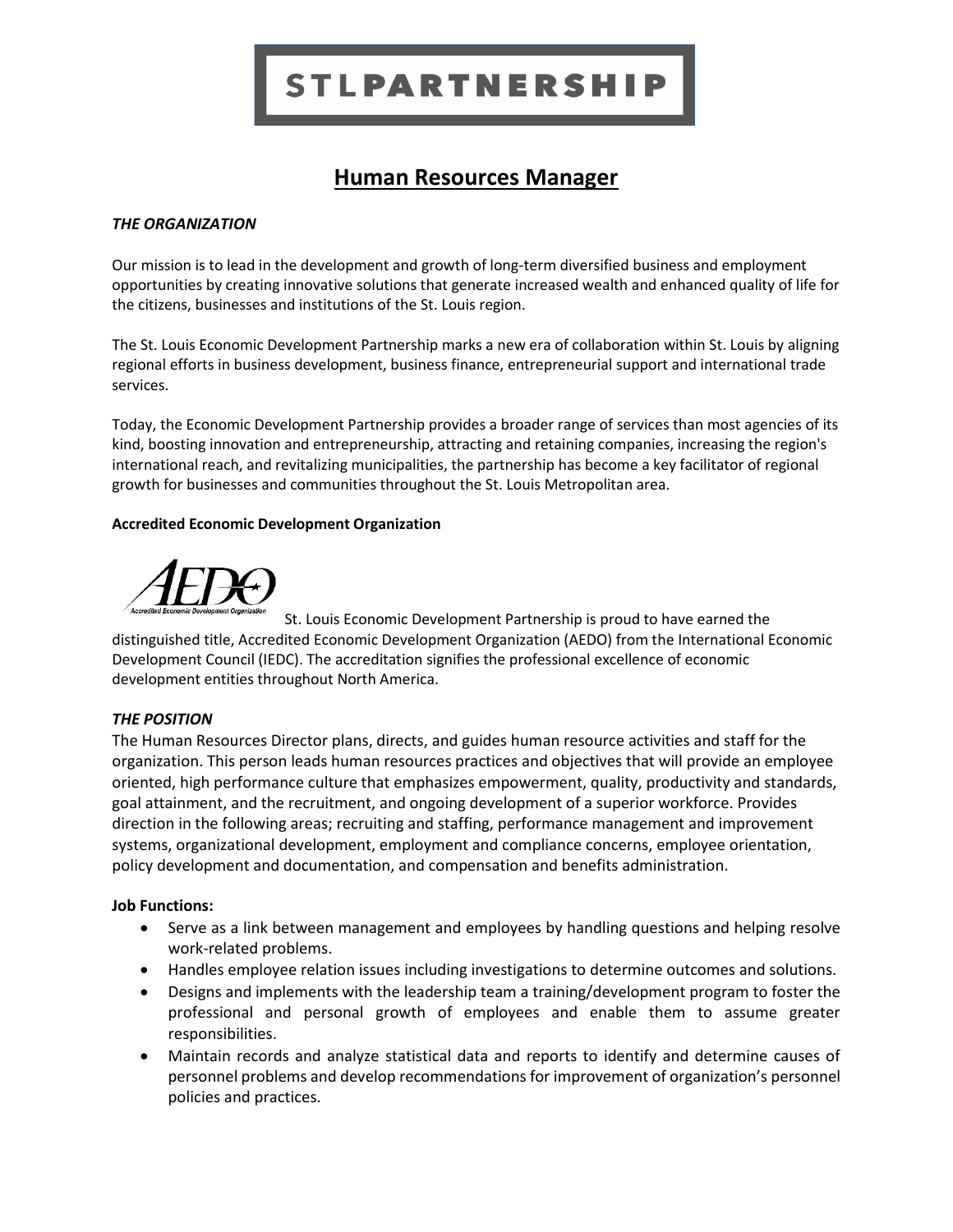- Compiles, analyzes and distributes a variety of reports such as monthly/annual turnover, OSHA 300A, Equal Employment Opportunity (EEO) reports, etc.
- Advise managers on organizational policy matters (e.g., equal employment opportunity, sexual harassment, etc.).
- Designs, implements, evaluates, and revises the company handbook and other related policies and procedures. Consults with legal counsel to ensure that policies comply with federal and state law. Collaborates with leadership on changes to ensure their effectiveness.
- Develops and maintains a human resource information system (HRIS) that meets organizational needs.
- Researches and installs new plans and changes to employee benefit programs. Also analyzes, modifies, and reviews compensation (conducts salary surveys as needed) and benefits policies to establish competitive programs and ensure compliance with legal requirements.
- Oversees benefit administration including enrollment, change reporting, and claims; communicates information to staff.
- Communicates with staff, leadership, and benefit providers to provide information, assistance and resolution regarding employment, Family & Medical Leave Act (FMLA), short-term disability (STD), workers' compensation, benefits, employee relations and terminations, ensuring compliance with federal, state, and local laws.
- Reviews performance appraisal system regularly and updates the process as needed.
- Plan and conduct new employee orientation to foster positive attitude toward organizational objectives.
- Manages strategic recruitment and employment programs by identifying staff vacancies, recruiting, interviewing, and selecting applicants.
- Plan, direct, supervise, and coordinate work activities of subordinates and staff relating to employment, compensation, labor relations, and employee relations.
- Plan, organize, direct, or coordinate the personnel, training, or labor-relations activities of an organization.
- Prepares and maintains employee job descriptions
- Provide current and prospective employees with information about policies, job duties, working conditions, wages, opportunities for promotion, and employee benefits.
- Conduct exit interviews to identify reasons for employee termination.
- Manages employment eligibility (I-9) process; completes verifications of employment; maintains updated forms, records and personnel files; acquires background reports; processes new hires and terminations.
- Ensures employee files are kept current and terminated files purged
- Assists in the research and implementation of a variety of HR initiatives and solutions to achieve company goals.
- Assures compliance with federal, state, and local laws, rules, regulations and policies and procedures.
- Perform various other duties and functions as required or assigned within area of expertise or scope of the position.